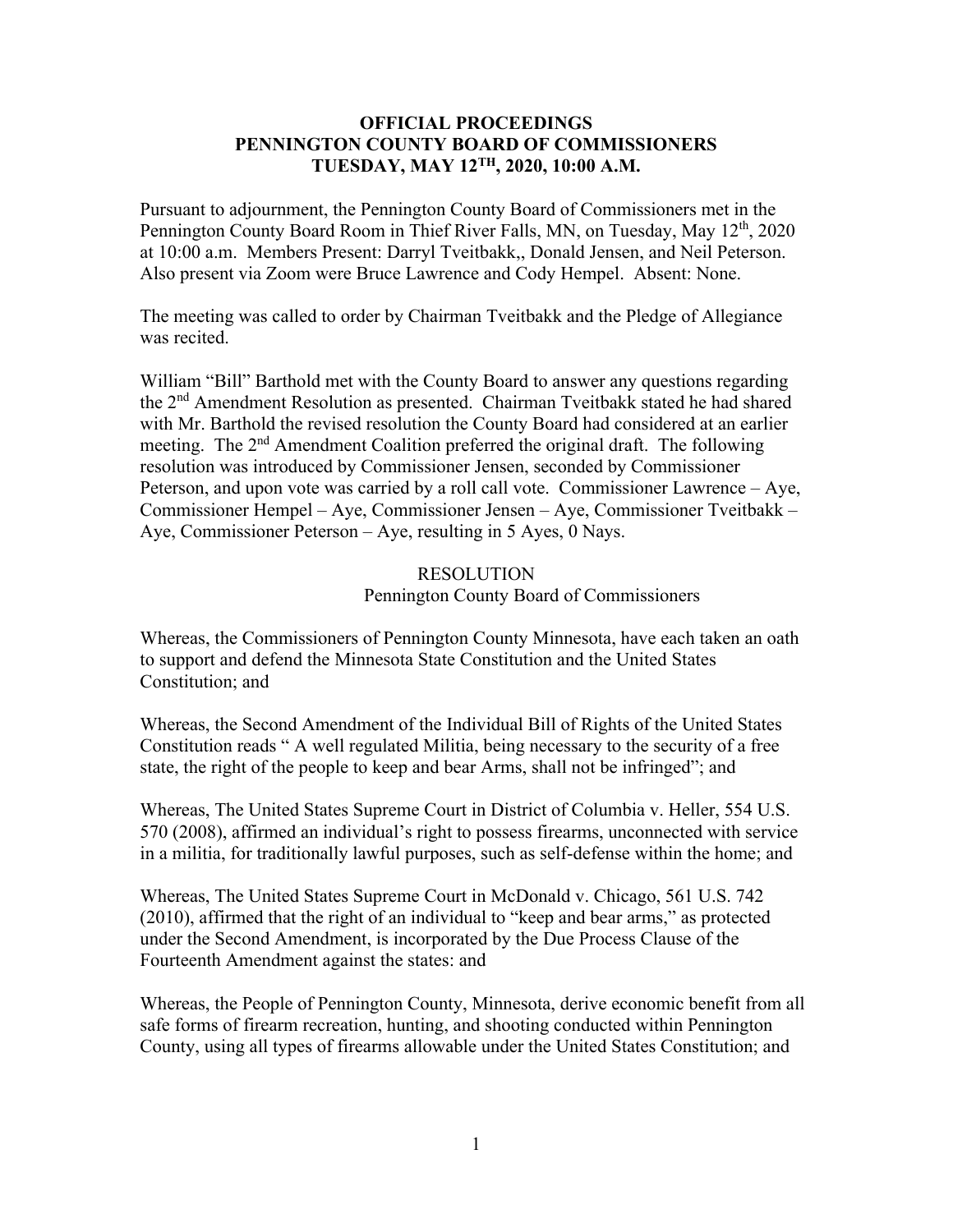Whereas, certain legislation, beyond existing laws to date, that has or may be introduced in the Minnesota legislature in the future, and certain legislation which has or may be introduced in the United States Congress in the future, could have the effect on infringing on the Constitutional rights of law abiding citizens to keep and bear arms, as protected by the Second Amendment of the United States Constitution; and

Whereas, the Pennington County Board of Commissioners is concerned about the passage of any new legislation containing language which could be interpreted as infringing the Constitutional rights of the citizens of Pennington County, including the individual right to keep and bear arms; and

Whereas, the Pennington County Board of Commissioners wishes to express its deep commitment to the Constitutional rights of all citizens of Pennington County, including the individual right to keep and bear arms; and

Whereas, the Pennington County Board of Commissioners wishes to express opposition to any law in the future, beyond existing laws to date, that would unconstitutionally restrict the rights of the citizens pf Pennington County, including the right to keep and bear arms; and

Whereas, the Pennington County Board of Commissioners wishes to express its intent to stand as a County Dedicated to the Constitutional rights of the citizens, including Second Amendment rights, and to oppose, within the limits of the Constitution of the United States and the State of Minnesota.

Now Therefore, Be it Resolved, by the Pennington County Board of Commissioners: That the Pennington County Board of Commissioners hereby declares Pennington County, Minnesota, as a "Second Amendment Dedicated County", and

Be It Further Resolved That the Pennington County Board of Commissioners hereby expresses its intent to uphold the Constitutional rights of the citizens of Pennington County, Minnesota, including all rights under the Second Amendment of the United States Constitution: and

Be It Further Resolved That the Pennington County Board of Commissioners hereby declares its intent to oppose any infringements on the Constitutional rights of law-abiding citizens, including the individual right to keep and bear arms.

County Sheriff Ray Kuznia made a recommendation to hire Kayla Dunwoody for the position of full-time Corrections Officer effective May 13<sup>th</sup>, 2020. Kayla is presently employed as a part-time Corrections Officer and would be transferring from that position. Moved by Commissioner Lawrence, seconded by Commissioner Jensen, to approve the transfer of Kayla Dunwoody from the part-time Corrections Officer position to a fulltime Corrections Officer position effective May 13<sup>th</sup>, 2020. Upon roll call, vote was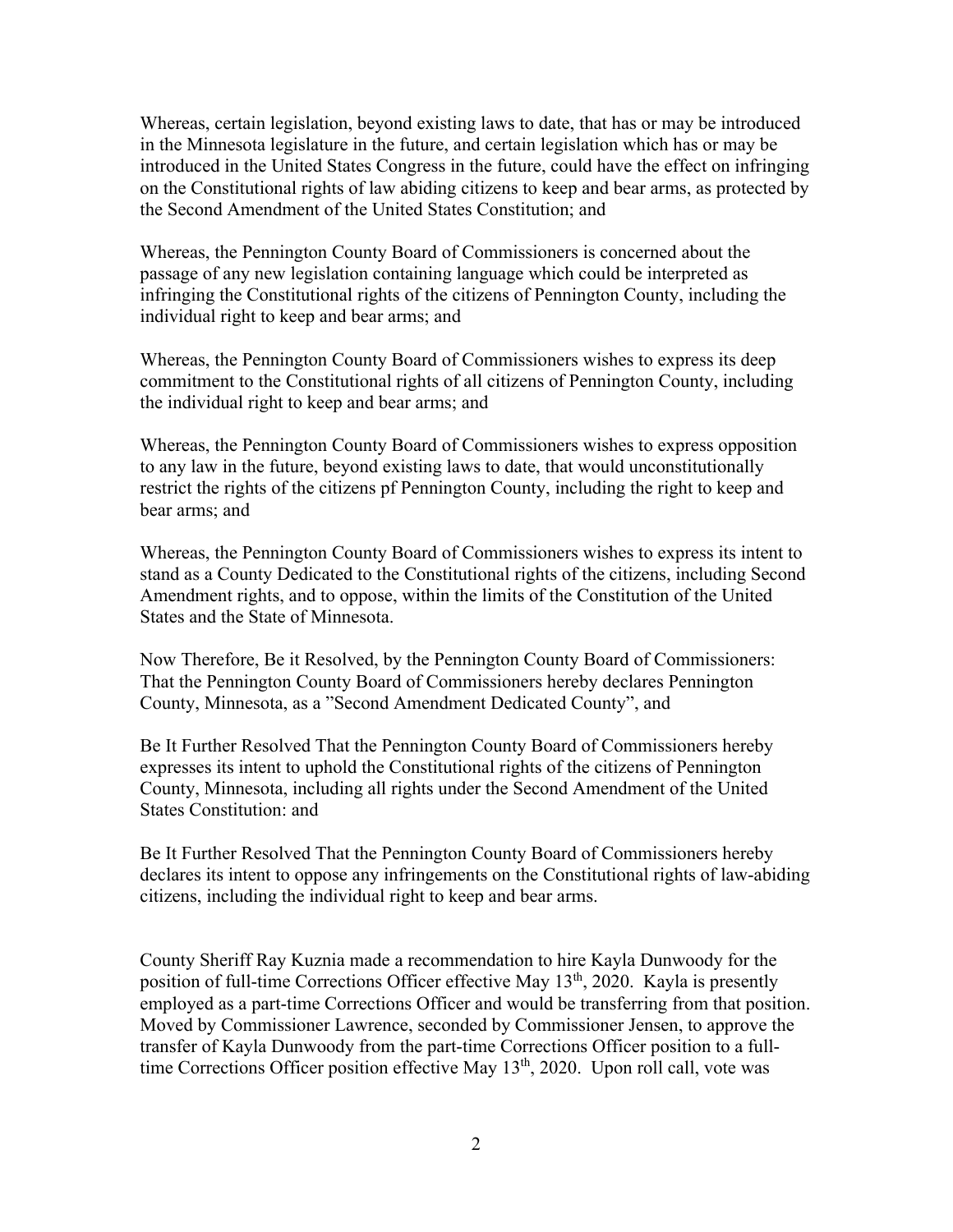unanimously carried with ayes from Commissioners Lawrence, Hempel, Jensen, Tveitbakk, and Peterson.

County Sheriff Kuznia also recommended that Jordin Gunderson be transferred to a fulltime Corrections Officer Position. Moved by Commissioner Jensen, seconded by Commissioner Peterson, to approve the transfer of Jordin Gunderson from a part-time Corrections Officer position to a full-time Corrections Officer position effective May 13<sup>th</sup>, 2020. Upon roll call, vote was unanimously carried with ayes from Commissioners Lawrence, Hempel, Jensen, Tveitbakk, and Peterson.

County Sheriff Kuznia made a request to purchase two tasers from Axon Enterprises for the Sheriff's Department for a total of \$3,218.00. Moved by Commissioner Jensen, seconded by Commissioner Peterson, to approve the purchase of two tasers from Axon Enterprises. Upon roll call, vote was unanimously carried with ayes from Commissioners Lawrence, Hempel, Jensen, Tveitbakk, and Peterson.

County Sheriff Kuznia then discussed purchasing a power drain auger and carpet cleaner for the Justice Center. The power drain auger could pay for itself in a short time and could be paid for out of the Canteen Fund. Cost of the power drain auger is \$3,120.00. Commissioner Lawrence moved, seconded by Commissioner Hempel, to approve the purchase of a power drain auger out of the Canteen Fund. Upon roll call, vote was unanimously carried with ayes from Commissioners Lawrence, Hempel, Jensen, Tveitbakk, and Peterson. The carpet cleaner was not approved at this meeting.

County Attorney Seamus Duffy and County Sheriff Ray Kuznia presented a draft letter of support of Pennington County's application for a Drug Court Grant. Pennington County has seen the impact that specialty courts can make and has an extremely successful DWI Court. Moved by Commissioner Lawrence, seconded by Commissioner Jensen, to approve the Chairman, County Sheriff, and County Attorney to sign and send a letter in support of Pennington County's application for a Drug Court Grant. Upon roll call, vote was unanimously carried with ayes from Commissioners Lawrence, Hempel, Jensen, Tveitbakk, and Peterson.

County Engineer Mike Flaagan asked to purchase a used belly dump trailer from Thygeson Construction, Inc. for \$9,500.00. Moved by Commissioner Lawrence, seconded by Commissioner Jensen, to purchase a used belly dump trailer from Thygeson Construction, Inc. Upon roll call, vote was unanimously carried with ayes from Commissioners Lawrence, Hempel, Jensen, Tveitbakk, and Peterson.

County Engineer Flaagan gave an update on these current projects: Round abouts, Bridge over the Red Lake River, and Red Lake Watershed District West Side Drainage Project.

County Auditor-Treasurer Ken Olson noted that he had received one request to waive late penalties for the first- half real estate tax due to the COVID-19 Emergency. The County Board took no action to waive penalties.